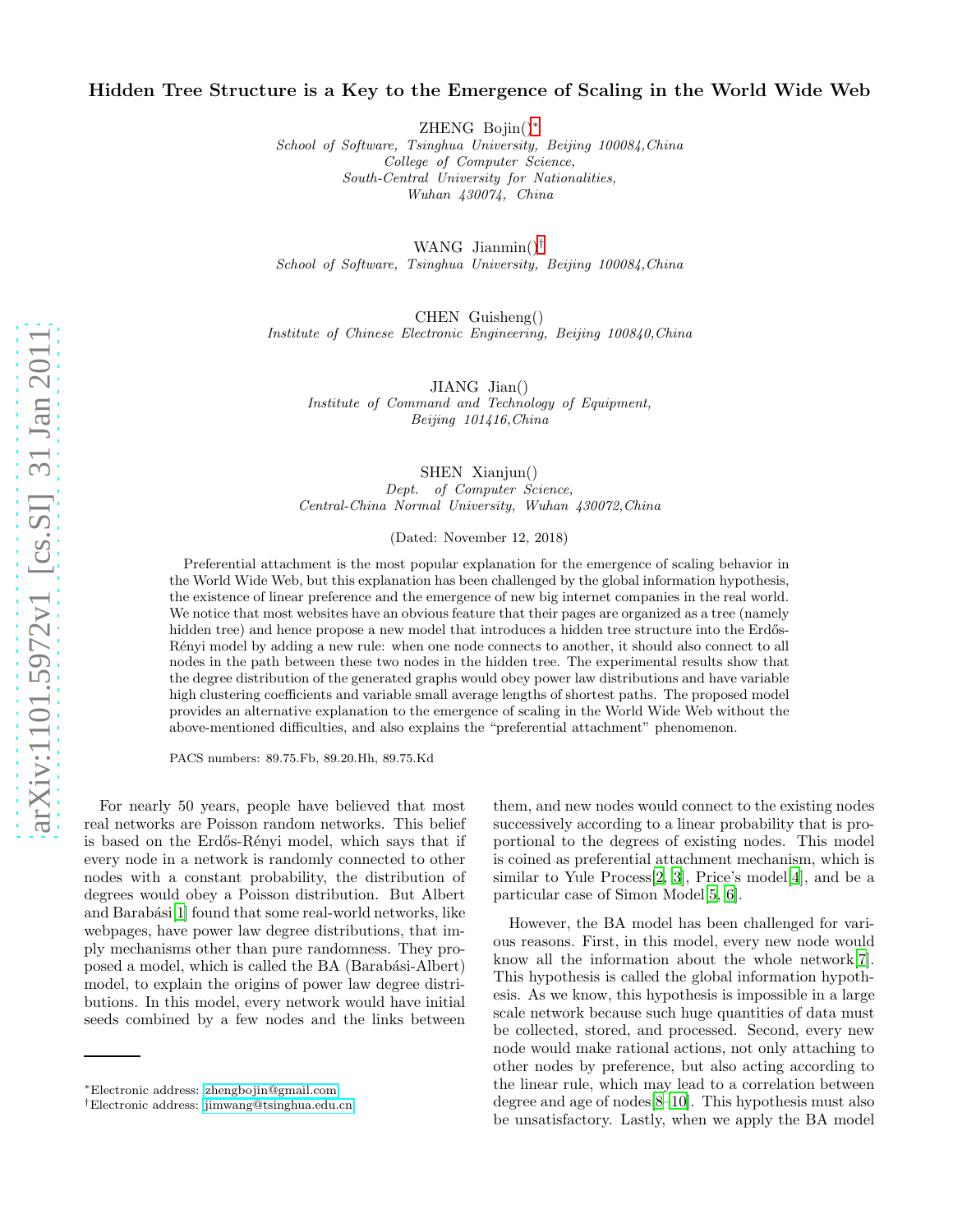to explain the phenomena in the real world, we will encounter another problem. According to this model, webpages with higher connectivity become more and more important, i.e., the rich get richer, which means small internet companies would not be able to challenge existing large companies. Yet Google, Facebook, etc. are clear examples of websites that grew from very small to very large in spite of pre-existing large competing companies.

Scientists have proposed a couple of new complements for the BA model to respond to these challenges. For examples, Alexei Vázquez proposed an "adding + walking" model to overcome the global information hypothesis[\[7\]](#page-3-6). Bianconi and Barabási have proposed an extension to the BA model to explain why the age and the degree are not  $correlated[11, 12]$  $correlated[11, 12]$  $correlated[11, 12]$ . Ravasz and Barabási have proposed a model based on the hierarchical organization[\[13\]](#page-3-11), this paper tries to put "modularity, high degree of clustering and scale-free topology under a single roof". But these models can not explain all these above-mentioned problems simultaneously.

Furthermore, preferential attachment is actually a variety of the Matthew effect[\[14\]](#page-3-12). The Matthew effect is actually a positive-feedback phenomenon. On the one hand, since it is a feedback, it probably could be accused of "a vicious circle", like the events happened to Darwinism(Some theologist, biologists and logicians think that there exist vicious circles in Darwinism, so the fossils are very important evidences to defense Darwinism. Preferential attachment mechanism can be regarded as the evolution theory in the World Wide Web, and this mechanism is similar to Darwinism with a positive feedback, so this mechanism may also be regarded as "a vicious circle" from pure logic view. Similar to Darwinism, it would need new evidences to be proved.); on the other hand, since it is a phenomenon, it may not be regarded as a basic fact. Therefore, we may need a more foundational fact to produce this effect and then explain the power law distributions.

We notice that most websites organize their pages as a tree, but this remarkable feature would not be easily reduced from the data of links. For example, the biggest Chinese website, www.sina.com.cn, organized its pages in many fields like the news, the sports and the finance etc., and the finance would include the stock, the money and the futures etc., and so on. Why do most websites organize their pages as trees? It may owe to the fact that this kind of structure is easier to be understood by human visitors. In this circumstance, the links to identify the hierarchy play a role different from the other links in the World Wide Web, but all the links are not distinguished in the view of data mining since they have the same data format. Because the hierarchy is not easily reduced from the data of links, we called it "hidden tree" following to "Hidden Order" coined by John Holland[\[15\]](#page-3-13).

Because the hidden tree structures of websites are constructed for coinciding with the recognition of principles inherent to humans, it would be reasonable that when one page is set to link to another, it probably would also

be set to link to the pages in the shortest path from this page to the destination page in the hidden tree(In computer science, an explicit rule to design a good website says that a good website would not make visitors use the buttons in web browsers, that is, designers should set links to help visitors trace backwards.).

Based on the assumptions above, a new model is proposed to try to explain the emergence of scaling in the World Wide Web. In the proposed model, 1) all nodes are organized as a hidden tree, 2) the graph is generated by the following two rules: a) every node has a probability (called as activity) to connect to arbitrary and randomly selected nodes; b) when the source node connects to another destination node, it also connects to all the nodes in the path from the source node to the destination node in the hidden tree. This model is similar to the Erdős-Rényi model, since every node would connect to the others with an invariant probability, but one place is different, that is, this selected source node would also connect to the destination node and other nodes according to the hidden tree.

Based on the idea of "hidden tree", we assume that every website has a hidden tree structure and all the hidden trees can be organized as only one hidden tree by adding a virtual root node. So this model includes two parts: 1) the algorithm to construct the hidden tree; 2) the algorithm to generate the network according to constructed hidden tree. Since there exist many algorithm to generate a tree, so this paper does not focus on this problem; here this paper proposes an algorithm, which can be formally depicted as Fig. [1,](#page-2-0) to generate the network.

Assume that the hidden tree is an  $n - tree$ , where  $n$  is the average children nodes of every node. When  $n = 2$ , it is a binary tree. The number of nodes is denoted as N, and every node has a parameter activity. Moreover, we denote the adjacent matrix as  $AdjMatrix$ to represent the generating network, where the elements with value 1 represent existing links. We use  $SelectANodeRandomly()$  to represent the function to select a destination node randomly and we use  $GetPath()$ to represent the function to find all the nodes in the path from the source node to the destination node in the hidden tree.

For simplification, this model has set up some implicit assumptions. First, the hidden tree structure is simplified as an n−tree. That is, every webpage would have the same number of children webpages. Second, every webpage would have the same probability, i.e., activity to link to the other pages. Third, the hidden tree is static. Fourth, the rule to link to all the nodes in the path. Under these assumptions, this paper only focuses on this problem: whether the hidden tree structure will produce a power law distribution with a "preferential attachment" phenomenon or not, such that to provide a candidate to the explanation to the emergence of scaling in the World Wide Web.

This model is quite simple and has only three param-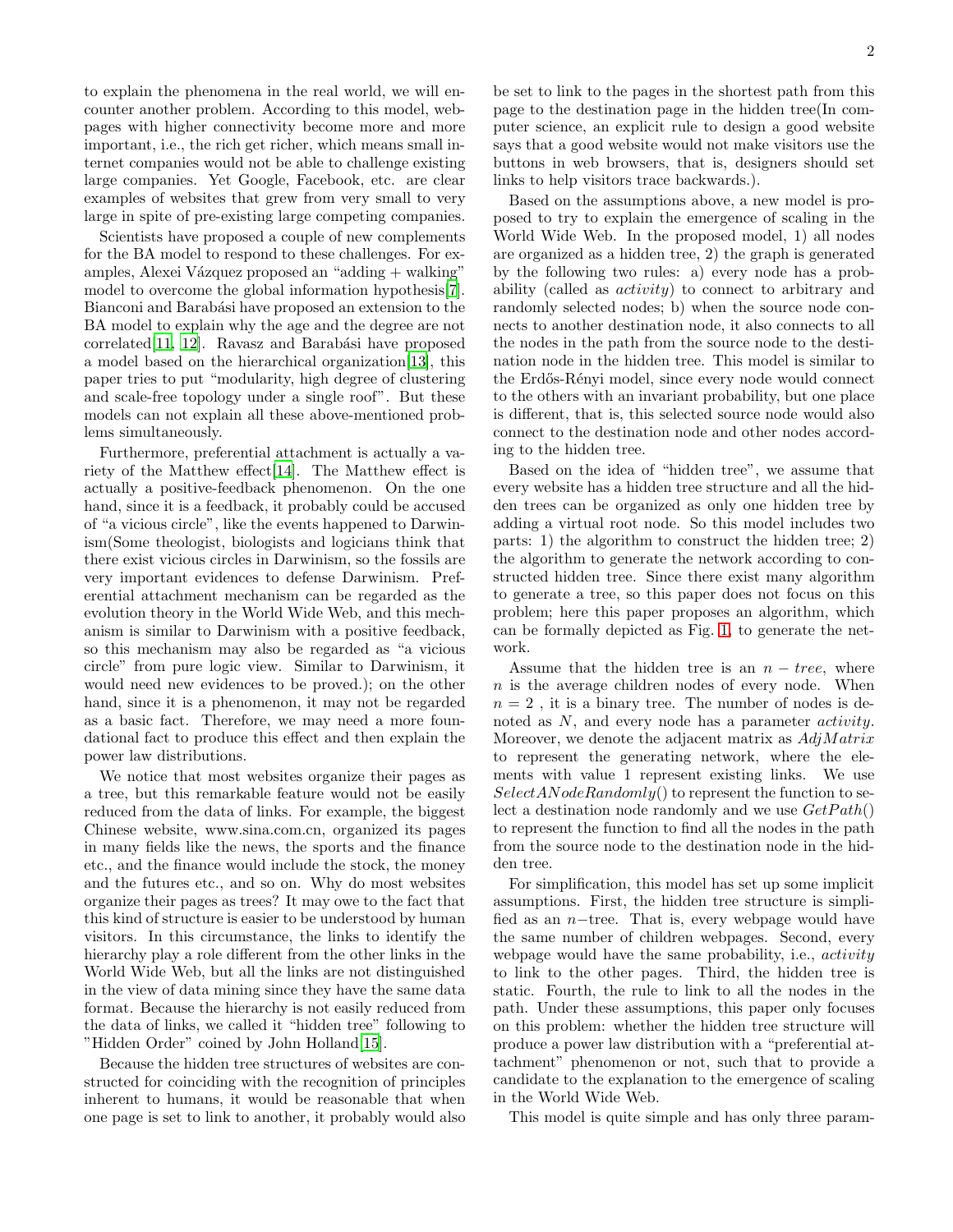0.Initialize AdjMatrix and generate the hidden tree; 1.for  $i=1:N$ 

```
2. act = activity;3. while \text{act} > 04. rad = \text{random}(0,1);5. if rnd < \text{act}6. nodenum = SelectANodeRandomly(HiddenTree);7. \qquad \qquad \text{nodesInPath} = \text{GetPath}(i, \text{nodenum}, \text{HiddenTree});8. AdjMatrix(i, nodenum)=1;
9. AdjMatrix(i, nodesInPath)=1;
a. end if
b. \operatorname{act} = \operatorname{act} -1;c. end while
```
d.end for

<span id="page-2-0"></span>FIG. 1: The pseudocode of algorithm



<span id="page-2-1"></span>FIG. 2: Degree Cumulative FIG. 3: Degree Cumulative Distribution When N Varies Distribution When n Varies

eters. If this model can be used to explain the emergence of scaling, the degree distribution of the generated networks would obey power law distribution, i.e.  $P(k) \sim k^{-\gamma}$ , here k is the degree and  $\gamma$  is a constant. The same as the BA model, we only discuss the in-degree distribution here. According to the experimental results, we found that this model is very robust to all these three parameters.

To validate the effect of the number of nodes  $N$ , we choose that  $n = 2.0, activity = 0.4$  and  $N =$ , 2000, 5000, 10000, 20000.

From Fig. [2](#page-2-1) we can see that when the number of the nodes varies, the exponent  $\gamma$  does not vary. At the tails of the curves, there is an exponential cutoff. According to the locations of the cutoffs, when  $N$  increases, the cutoff moves right. This phenomenon shows that the cutoff originates from finite nodes. Moreover, from this figure, we can find that when  $N$  increases, jumps emerge from the curves. This effect may owe to discrete layers. Because of the randomness, the degrees of nodes in the same layer would be different, resulting in the jumps in the curves.

To validate the effect the number of children  $n$ , we choose that  $N = 10000$ ,  $activity = 0.4$  and  $n =$ .5, 2.0, 2.5, 5.5, 7.5.

From Fig. [3](#page-2-2) we can see that the curves are linear under loglog coordination, which make clear that in-degree



<span id="page-2-4"></span><span id="page-2-3"></span>FIG. 4: Degree Cumulative FIG. 5: Giant Component Distribution When activity Varies When  $activity = 0.04$ 



<span id="page-2-6"></span><span id="page-2-5"></span>FIG. 6: Giant Component FIG. 7: Giant Component When  $activity = 0.4$ When  $activity = 2.0$ 

<span id="page-2-2"></span>distributions satisfy power law distributions for different  $n$ .

To validate the effect of the parameter activity, we choose that  $n = 2.0, N = 10000$  and *activity* = .08, 0.16, 0.32, 0.64, 1.28(denoted as A).

From Fig. [4](#page-2-3) we can see that the in-degree distributions also obey power law distributions for different activity.

The experimental results above show that the indegree distributions of the generated networks always obey power law distributions regardless of different parameters.

If this model can explain the small-world effect, the generated network would have high clustering coefficient and small average value of shortest paths. According to the next experimental results, we found that the clustering coefficient is related to the parameter activity. When activity increases slowly, the pattern of the generated network initially is community-alike structure, secondly small world, finally super small world. Of course, it would be a complete graph when *activity* is large enough.

For visualizing the experimental results, we choose  $N = 300, n = 2, activity = 0.04, and N = 100, n = 1$  $2, activity = 0.4$  and 2.0.

From Fig. [5](#page-2-4) we can see that when  $activity = 0.04$ , the giant component of the generated network looks like to have community-alike structures. As to Fig. [6,](#page-2-5) the clustering coefficient increases notably. Fig. [7](#page-2-6) is not a complete graph, but it has a larger clustering coefficient. Moreover, the larger the average clustering coefficient are, the smaller the average shortest paths are. These